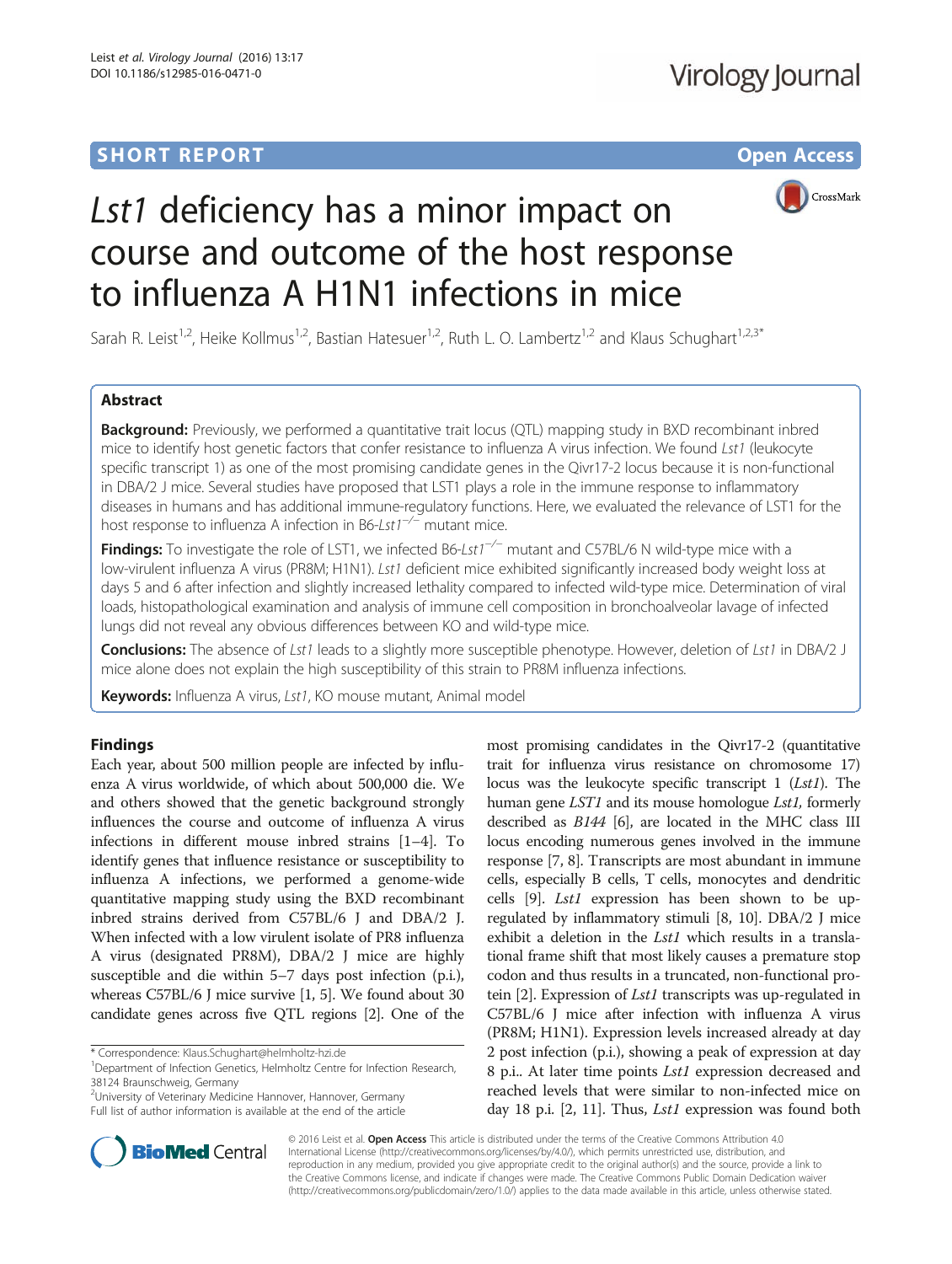during the innate and adaptive phase of the host response to influenza and peaked at the time point of T cell infiltration. Bio-GPS [\(http://biogps.org\)](http://biogps.org/) expression studies show that Lst1 was mainly expressed in immune cells including mast cells, macrophages and dendritic cells.

To further characterize the role of LST1 after influenza A infection, we studied the host response in a Lst1 mouse knock-out (KO) model. The KO strain C57BL/6 N- $Lst1^{tm1(KOMP)Vlcg}$  was created from the ES cell clone 12118A-B1 (obtained from the KOMP Repository; [www.komp.org](http://www.komp.org/)). It harbors a reporter-tagged deletion of the Lst1 gene. We confirmed insertion of the targeting cassette into the coding region of exon two and three by PCR genotyping (Additional file [1](#page-3-0): Figure S1A) and showed absence of transcripts in knock-out mice by reverse transcription PCR (Additional file [1:](#page-3-0) Figure S1B).

We then infected eight to twelve weeks old female C57BL/6 N-Lst1<sup>tm1(KOMP)Vlcg</sup> as well as wild type control mice (C57BL/6 N) with  $2\times10^5$  focus forming units (FFU) of the low-virulent mouse-adapted A/PuertoRico/8/34 H1N1 virus (PR8M; [\[5](#page--1-0)]) after anesthesia with intra-peritoneal

injection with a mixture of 100 mg/ml Ketamine and 20 mg/ml Xylazine. All animal experiments were approved by an external committee and according the guidelines of the animal welfare law in Germany (Permit numbers: 33.942502-04-051/09, 3392 42502-04-13/1234). Changes in body weight and survival rates were monitored for 14 days p.i. (Fig. 1). Mice with a loss of more than 30 % of the starting body weight were euthanized and recorded as dead. Lst1 KO mice exhibited significantly increased body weight loss at days 5 and 6 p.i.. All wild-type mice survived the infection with PR8M virus whereas the KO mice showed a lethality of 20 %. However, this difference in survival was not statistical significant. No difference in survival and body weight loss was observed between wildtype and Lst1 KO mice after infection with another influenza A virus subtype (A/Hong Kong/01/68 H3N2, [\[12](#page--1-0)], Additional file [1](#page-3-0): Figure S2). Furthermore, comparison of viral loads [[5](#page--1-0)] between lungs of PR8M infected  $Lst1^{-/-}$  and wild-type mice at day 3 and 5 p.i. did not reveal significant differences (Fig. [2](#page-2-0)). Histopathological analysis of infected lungs showed no obvious alteration in morphology and immune cell



Body weight (a) and survival (b) were determined for each day p.i. for a period of 14 days. Percent weight is shown with reference to the starting body weight. Significances were calculated using non-parametric Mann Whitney U test. ( $p < 0.05$  for day 5;  $p < 0.01$  for day 6) and Log-rank test for survival rates (not significant)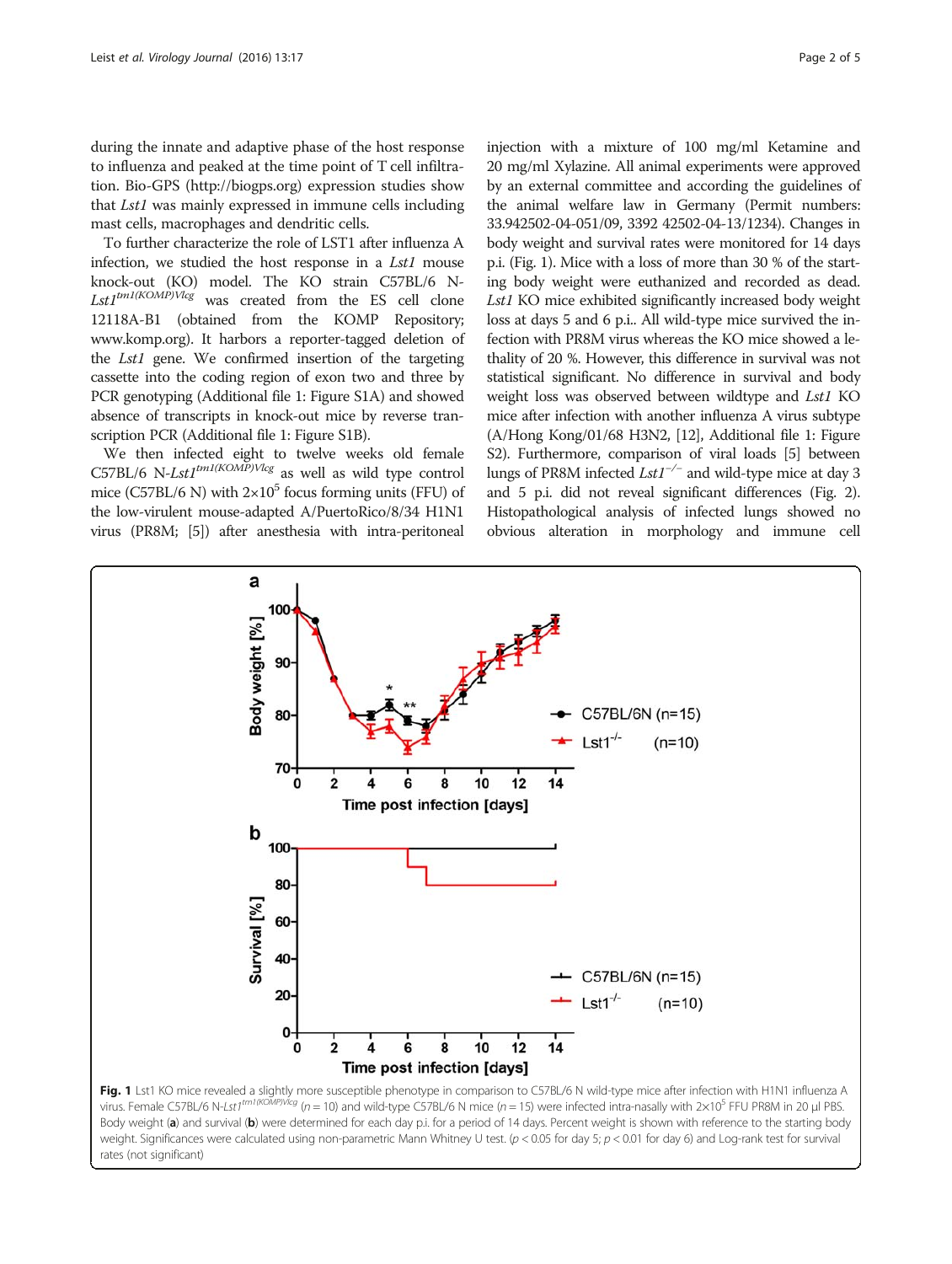<span id="page-2-0"></span>

infiltration in KO mice compared to the wild-type controls (Fig. 3). To assess the magnitude and composition of immune cell infiltrates in the airways, we analyzed bronchoalveolar lavage (BAL). We were not able to detect significantly different amounts of immune cells neither in infected nor in mock-infected BAL fluids (Fig. [4\)](#page-3-0).

In conclusion, B6-Lst1<sup>-/-</sup> KO mice are slightly more susceptible to PR8M influenza A infection which is reflected in an increased body weight loss and slightly reduced survival rate. The susceptibility of KO mice is much less pronounced compared to DBA/2 J mice. Thus, our results show some contribution of Lst1 to susceptibility of DBA/ 2 J mice. However, its effect is rather small. Therefore, other genes with polymorphisms in Qivr17-2 as well as polymorphic genes in other QTL regions are contributing to the high susceptibility of DBA/2 J mice. Furthermore, it is conceivable that Lst1 has a major contribution by interacting with additional DBA/2 J alleles in Qivr17-2 or other QTLs that were mapped previously. These results emphasize the influence of different gene loci on the host response to influenza A H1N1 infection in mice.

There are numerous reports describing that LST1 plays an important role in the immune response to inflammatory diseases in humans [[10](#page--1-0), [13](#page--1-0)–[15](#page--1-0)], in bacterial infections [[10](#page--1-0)] and in signal transduction [\[16, 17\]](#page--1-0). It has been demonstrated that LST1 plays a crucial role for transmembrane cell to cell communication [[18](#page--1-0)], which was shown to be important for the intercellular transport of bacteria



Fig. 3 Lungs of Lst1 KO mice and C57BL/6 N wild-type mice did not show obvious histological differences after IAV challenge. Female C57BL/6 N-Lst1<sup>tm1(KOMP)Vlcg</sup> (n = 3 / time point) and wild type (C57BL/6 N) mice (n = 3 / time point) were infected intra-nasally with  $2 \times 10^5$  FFU PR8M in 20 μl PBS. Lung samples were taken on day 3 and 5 p.i.. Formalin-fixed and paraffin-embedded tissue samples were sectioned at 5 μm thickness and stained with either hematoxylin and eosin or with a monoclonal antibody against the nucleoprotein of influenza A virus (anti-NP) [\[26\]](#page--1-0). Similar amounts of infiltrating immune cells (a-d) and similar numbers of virus-infected cells (e-h) were observed at 3 and 5 days p. i. Immuno-histochemical staining with anti-NP antibody was detected mostly in bronchiolar regions on day 3 p.i. (i and j), whereas on day 5 p.i. virus did spread further into alveolar regions in both mouse strains (k and I). A-D: Hematoxylin and eosin staining (10x magnification); e-h: anti-NP immune-histochemical staining (20× magnification); I-L: anti-NP staining (60× magnification)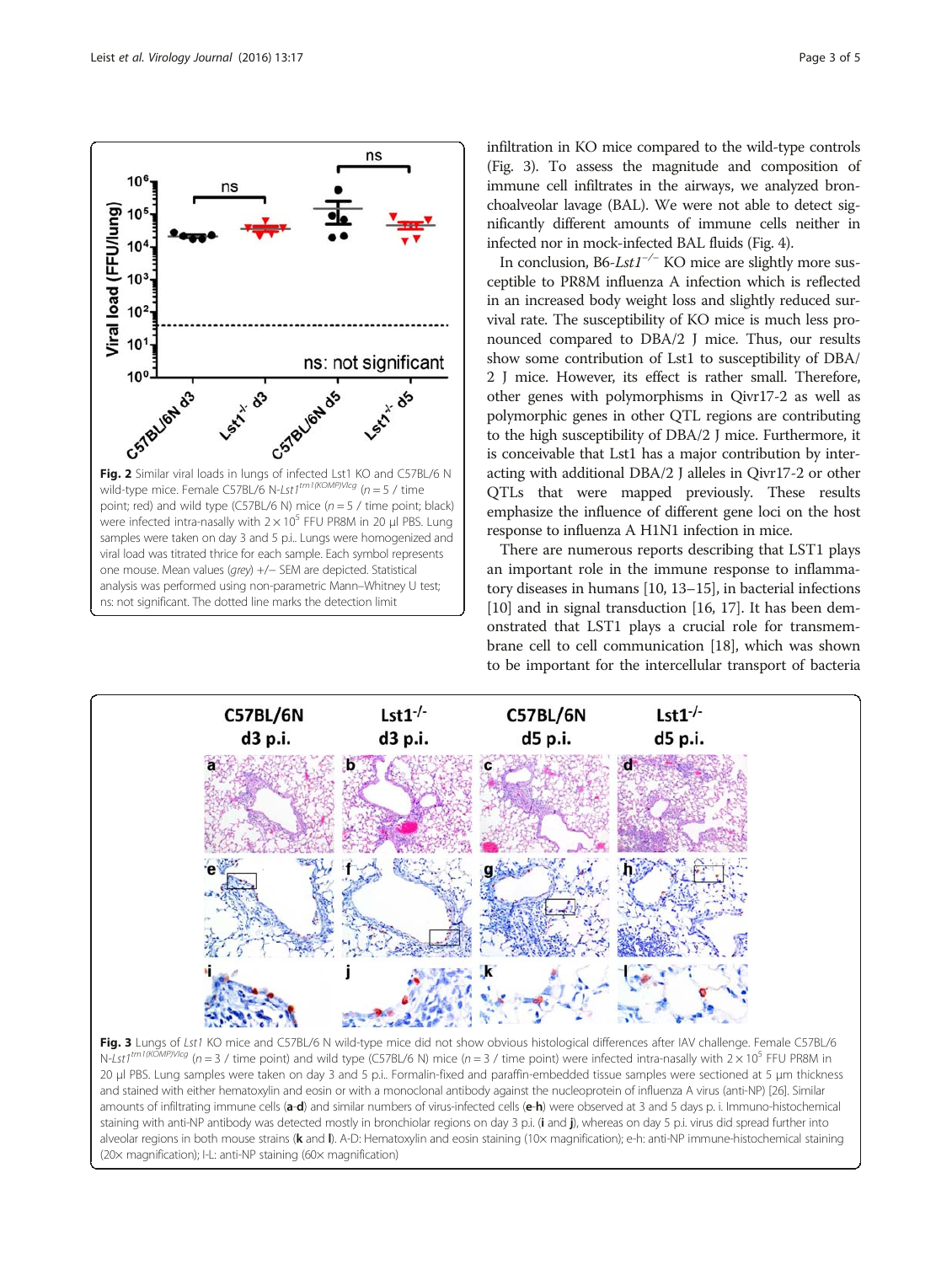<span id="page-3-0"></span>

and retroviruses [[19\]](#page--1-0). Furthermore, the expression of the Lst1 gene was shown to be up-regulated in response to lipopolysaccharide, interferon-γ and bacterial infections  $[10]$  $[10]$  $[10]$ .

The LST1 gene has been studied extensively at the gene and mRNA level [\[20](#page--1-0)], but the biological functions of the protein product are largely unknown. Overexpression of LST1 in several human cell lines leads to the formation of filopodia-like membrane protrusions [\[21](#page--1-0)]. Recently, it was proposed that LST1 promotes the formation of tunneling nanotubes [\[18\]](#page--1-0). Interestingly, it has been shown that several persistent viruses, like HIV and herpes viruses, are able to use those nanotubes for intercellular transfer [\[22](#page--1-0)–[24\]](#page--1-0). This mechanism of viral spread has not been demonstrated for influenza A viruses. In addition, it was shown recently that tunneling nanotubes promote networking of immune cells and can mediate transfer of MHC class I molecules between distant cells [[25\]](#page--1-0). This function might be disturbed in  $Lst1$  KO mice leading to a slightly enhanced susceptibility to PR8M influenza A. We found in other mouse knock-out lines that the low-virulent PR8 virus (PR8M, [[5](#page--1-0)]) is well suitable to detect even small differences in susceptibility. However, it is still possible that *Lst1* KO mice may exhibit a larger difference in phenotype when infected with another influenza virus subtype or variant.

To our knowledge the Lst1 knock-out mouse model described here is the first in vivo model investigating the role of LST1 during influenza A infections. However, several open questions still remain with respect to the

many biological functions of LST1 in other contexts. The mouse model which we generated will help to elucidate also these other functions.

## Additional file

[Additional file 1: Figure S1.](dx.doi.org/10.1186/s12985-016-0471-0) Targeting and genotyping strategy of the Lst1 KO strain. Mice were genotyped by using different primer pairs leading to PCR products which allowed the identification of wild-type (310 bp), KO (400 bp) and heterozygous animals (310 bp and 400 bp) (A). Primers (blue arrows) used for genotyping: Lst1-fwd: 5′ - GTG CGT GCT CAG TCA CAC TA – 3′; Lst1-rev: 3′ - AGG CCA ACA ATA AGT CCT TAC – 5′; neofwd: 3′ - TCA TTC TCA GTA TTG TTT TGC C – 5′. Abbreviations: lacZ: ß-galactosidase coding sequence from the E.coli lacZ gene, hubiP: promoter from the human ubiquitin C gene, neor: coding sequence for neomycin phosphotransferase, p(A): polyadenylation signal, black arrow: direction of gene transcription, black boxes: Lst1 coding region. To confirm the knock-out of the Lst1 gene in C57BL/6 N-Lst1tm1(KOMP)Vlcg mice we performed reverse transcription. Figure S2. No difference in changes of body weight or survival rate between Lst1 KO and C57BL/6 J mice after infection with H3N2 influenza A virus Male C57BL/6 N-Lst1<sup>tm1(KOMP)Vlcg</sup> ( $n = 7$ ) and C57BL/6 J mice ( $n = 10$ ) were infected intranasally with  $2x10<sup>3</sup>$ FFU H3N2 virus (A/HK/01/68) in 20 μl PBS. Body weight (A) and survival (B) were determined for each day p.i. for a period of 14 days. Percent weight change is shown with reference to the starting body weight. Significances were calculated using non-parametric Mann Whitney  $U$  test. ( $p < 0.01$  for day 1) and Logrank test for survival rates (not significant). (PDF 230 kb)

#### Competing interests

The authors declare that they have no competing interests.

#### Authors' contributions

SRL, HK and KS conceived the experiments and wrote the manuscript. SRL and BH performed the experiments; BH generated the Lst1 mutant mice from cryopreserved sperm. RLOL determined viral load in lung homogenates. All authors read and approved the final manuscript.